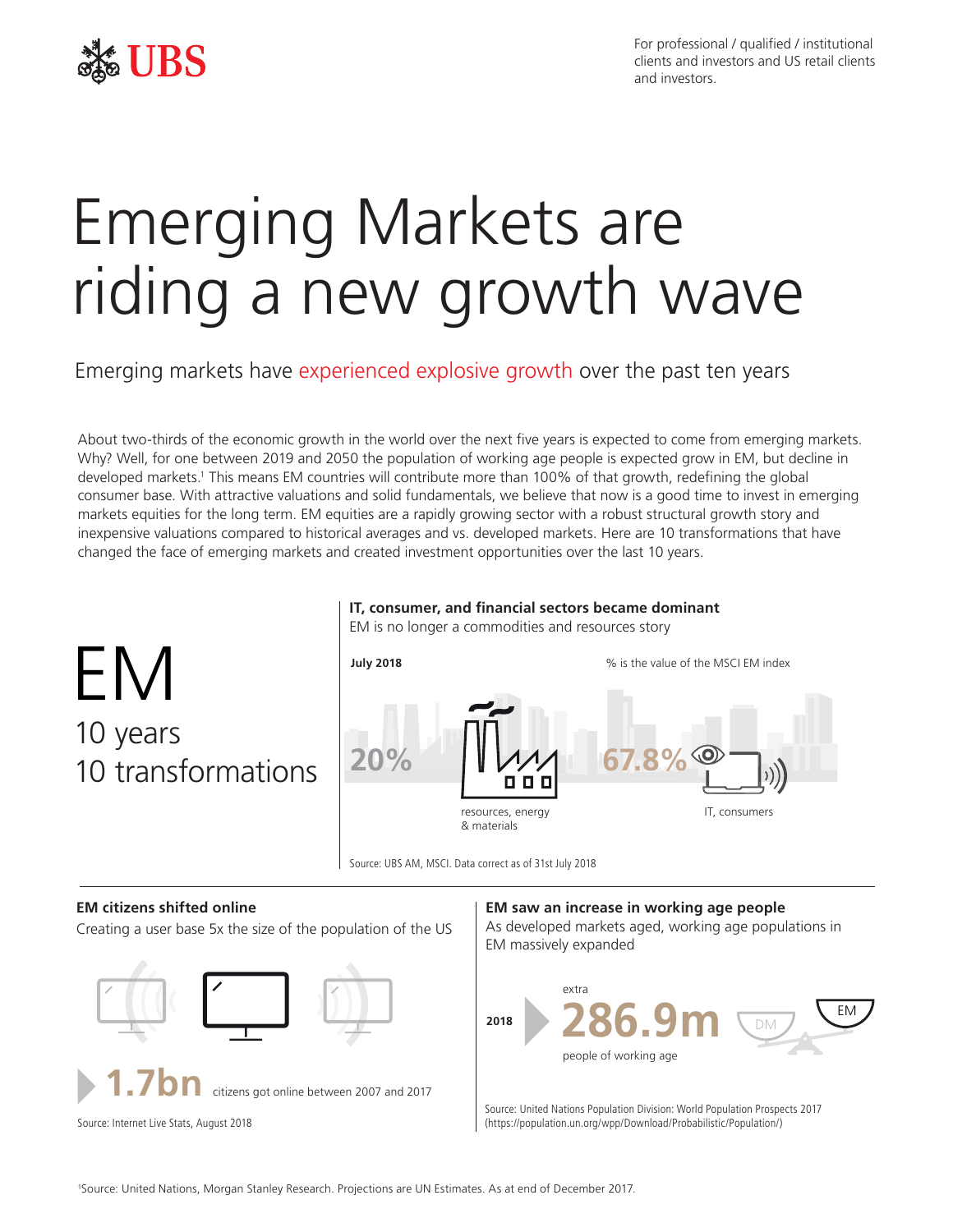### **EM's middle class has grown**

**1.24bn +986m** in 2016 expected to grow by between 2017 and 2023 India China Indonesia Vietnam Brazil Egypt Thailand Iran Pakistan Mexico 2023<br>
Mexico 2023<br>
Mexico 2023<br>
Mexico

Source: European Environmental Agency (Kharas, H. 2010. The Emerging Middle Class in Developing Countries, p. 29, OECD Development Centre, Working Paper No. 285. OECD), Brookings Institution, HSBC calculations

## **EM urbanized. Rapidly.**

In EM, people moved to cities – mostly in Asia





Source: World Bank indicators, September 2018 https://data.worldbank.org/indicator/SP.URB.TOT-L?end=2017&locations=CN-BR-CL-CO-CZ-EG-GR-HU-IN-ID-KR-MY-MX-PK-PE-PH-PL-QA-RU-ZA-TH-TR-AE&start=2005

**EM consumers upped their spending on premium brands**

BMW and Mercedes-Benz saw increased sales in China

## **The shift to cashless societies got underway in EM**

Cashless payments in Emerging Asia – driven by China and India – are growing rapidly



Source: Capgemini: World Payments Report, 2018

## **EM became less dependent on exports to developed markets**

EM countries trade more with each other than with developed markets

EM exports to other EM as % of total exports



Source: IMF Direction of Trade Statistics, as of 31 December 2016

Source: Carsalesbase, September 2018

## **EM manufacturers automated and moved up the value chain**

China took the lead



Source: International Federation of Robotics, September 2017

**increased** but remained underrepresented in global indices

**EM share of global economy** 



Source:Haver, UBS IB Research, data as of 31 August 2017

#### **For more information, please visit our UBS Asset Management Americas web page at https://www.ubs.com/am-us.**

**The views and opinions expressed are those of UBS Asset Management (Americas) Inc. as of May 2019. They are not guarantees of performance or investment results and should not be taken as investment advice. Investment decisions reflect a variety of factors, and we reserve the right to change our views about individual securities, sectors and markets at any time. We cannot provide any assurance that we will be able to achieve our return target. As a result, the views expressed should not be relied upon as a forecast of any portfolio's future investment intent. All information and opinions are subject to change without notice. We encourage you to consult your financial advisor regarding your personal investment program.**

#### **Index definitions:**

The MSCI Emerging Markets Index (net) is a market capitalization-weighted index composed of different emerging market countries in Europe, Latin America, and the Pacific Basin.

#### **Foreign investing and emerging markets risks.**

Investing internationally presents certain risks not associated with investing solely in the US such as currency fluctuation, political and economic change, social unrest, changes in government relations, differences in accounting and available legal remedies, and the lesser degree of accurate public information available. A decline in the value of foreign currencies relative to the US dollar will reduce the value of securities denominated in those currencies. Also, foreign securities are sometimes less liquid and harder to sell and to determine the value of than securities of US issuers. Each of these risks is more severe for securities of issuers in emerging markets countries.

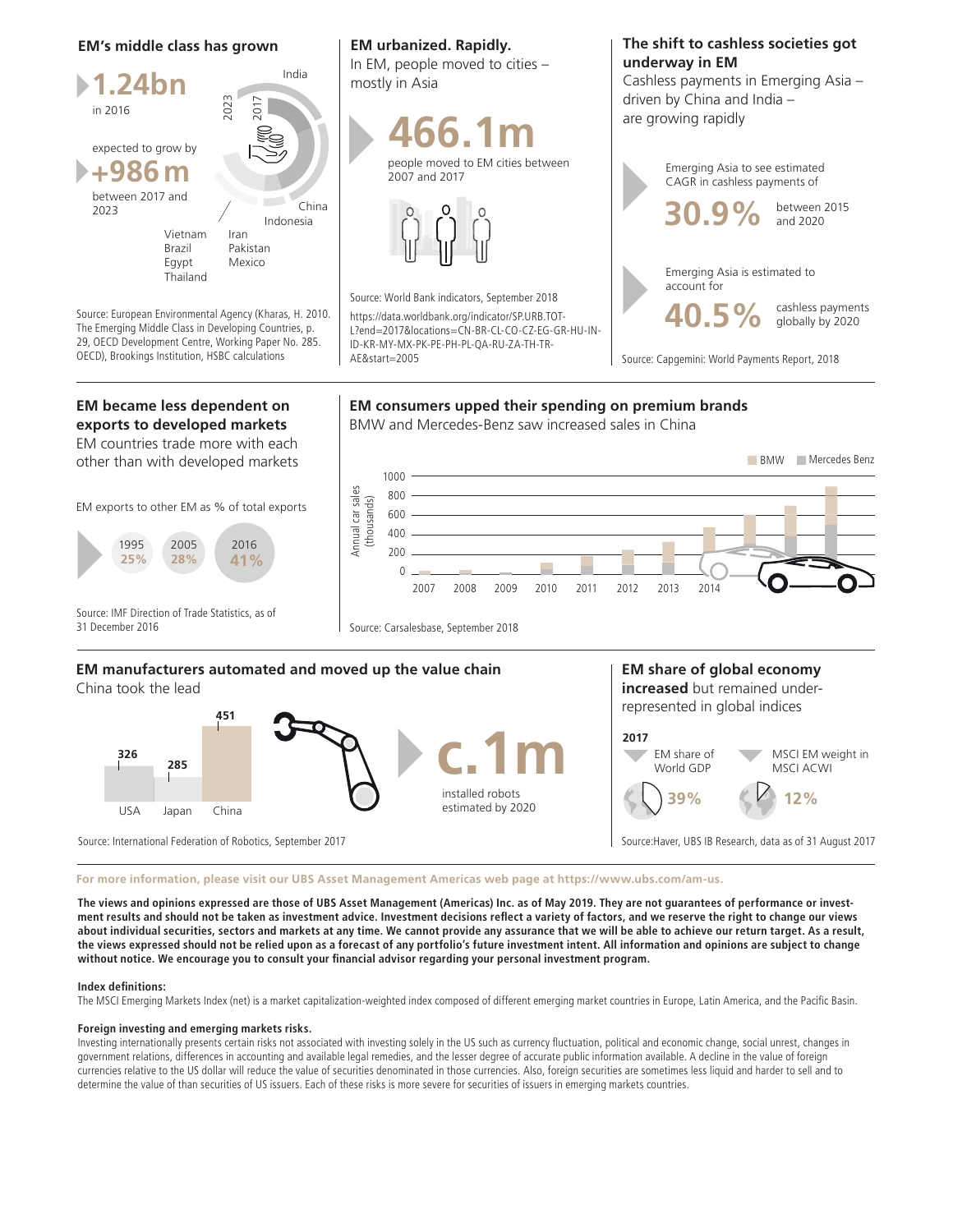#### **For marketing and information purposes by UBS. For professional clients / qualified / institutional investors only.**

This document does not replace portfolio and fund-specific materials. Commentary is at a macro or strategy level and is not with reference to any registered or other mutual fund.

#### **Americas**

The views expressed are a general guide to the views of UBS Asset Management as of March 2019. The information contained herein should not be considered a recommendation to purchase or sell securities or any particular strategy or fund. Commentary is at a macro level and is not with reference to any investment strategy, product or fund offered by UBS Asset Management. The information contained herein does not constitute investment research, has not been prepared in line with the requirements of any jurisdiction designed to promote the independence of investment research and is not subject to any prohibition on dealing ahead of the dissemination of investment research. The information and opinions contained in this document have been compiled or arrived at based upon information obtained from sources believed to be reliable and in good faith. All such information and opinions are subject to change without notice. Care has been taken to ensure its accuracy but no responsibility is accepted for any errors or omissions herein. A number of the comments in this document are based on current expectations and are considered "forward-looking statements." Actual future results, however, may prove to be different from expectations. The opinions expressed are a reflection of UBS Asset Management's best judgment at the time this document was compiled, and any obligation to update or alter forward-looking statements as a result of new information, future events or otherwise is disclaimed. Furthermore, these views are not intended to predict or guarantee the future performance of any individual security, asset class or market generally, nor are they intended to predict the future performance of any UBS Asset Management account, portfolio or fund.

#### **EMEA**

The information and opinions contained in this document have been compiled or arrived at based upon information obtained from sources believed to be reliable and in good faith, but is not guaranteed as being accurate, nor is it a complete statement or summary of the securities, markets or developments referred to in the document. UBS AG and / or other members of the UBS Group may have a position in and may make a purchase and / or sale of any of the securities or other financial instruments mentioned in this document. Before investing in a product please read the latest prospectus carefully and thoroughly. Units of UBS funds mentioned herein may not be eligible for sale in all jurisdictions or to certain categories of investors and may not be offered, sold or delivered in the United States. The information mentioned herein is not intended to be construed as a solicitation or an offer to buy or sell any securities or related financial instruments. Past performance is not a reliable indicator of future results. The performance shown does not take account of any commissions and costs charged when subscribing to and redeeming units. Commissions and costs have a negative impact on performance. If the currency of a financial product or financial service is different from your reference currency, the return can increase or decrease as a result of currency fluctuations. This information pays no regard to the specific or future investment objectives, financial or tax situation or particular needs of any specific recipient. The details and opinions contained in this document are provided by UBS without any guarantee or warranty and are for the recipient's personal use and information purposes only. This document may not be reproduced, redistributed or republished for any purpose without the written permission of UBS AG. This document contains statements that constitute "forward-looking statements", including, but not limited to, statements

relating to our future business development. While these forward-looking statements represent our judgments and future expectations concerning the development of our business, a number of risks, uncertainties and other important factors could cause actual developments and results to differ materially from our expectations.

#### **UK**

Issued in the UK by UBS Asset Management (UK) Ltd. Authorised and regulated by the Financial Conduct Authority.

#### **APAC**

This document and its contents have not been reviewed by, delivered to or registered with any regulatory or other relevant authority in APAC. This document is for informational purposes and should not be construed as an offer or invitation to the public, direct or indirect, to buy or sell securities. This document is intended for limited distribution and only to the extent permitted under applicable laws in your jurisdiction. No representations are made with respect to the eligibility of any recipients of this document to acquire interests in securities under the laws of your jurisdiction. Using, copying, redistributing or republishing any part of this document without prior written permission from UBS Asset Management is prohibited. Any statements made regarding investment performance objectives, risk and/or return targets shall not constitute a representation or warranty that such objectives or expectations will be achieved or risks are fully disclosed. The information and opinions contained in this document is based upon information obtained from sources believed to be reliable and in good faith but no responsibility is accepted for any misrepresentation, errors or omissions. All such information and opinions are subject to change without notice. A number of comments in this document are based on current expectations and are considered "forward-looking statements". Actual future results may prove to be different from expectations and any unforeseen risk or event may arise in the future. The opinions expressed are a reflection of UBS Asset Management's judgment at the time this document is compiled and any obligation to update or alter forward-looking statements as a result of new information, future events, or otherwise is disclaimed. You are advised to exercise caution in relation to this document. The information in this document does not constitute advice and does not take into consideration your investment objectives, legal, financial or tax situation or particular needs in any other respect. Investors should be aware that past performance of investment is not necessarily indicative of future performance. Potential for profit is accompanied by possibility of loss. If you are in any doubt about any of the contents of this document, you should obtain independent professional advice.

#### **Australia**

This document is provided by UBS Asset Management (Australia) Ltd, ABN 31 003 146 290 and AFS License No. 222605.

#### **China**

The securities may not be offered or sold directly or indirectly in the People's Republic of China (the "PRC"). Neither this document or information contained or incorporated by reference herein relating to the securities, which have not been and will not be submitted to or approved/verified by or registered with the China Securities Regulatory Commission ("CSRC") or other relevant governmental authorities in the PRC pursuant to relevant laws and regulations, may be supplied to the

public in the PRC or used in connection with any offer for the subscription or sale of the Securities in the PRC. The securities may only be offered or sold to the PRC investors that are authorized to engage in the purchase of Securities of the type being offered or sold. PRC investors are responsible for obtaining all relevant government regulatory approvals/licenses, verification and/or registrations themselves, including, but not limited to, any which may be required from the CSRC, the State Administration of Foreign Exchange and/or the China Banking Regulatory Commission, and complying with all relevant PRC regulations, including, but not limited to, all relevant foreign exchange regulations and/or foreign investment regulations.

#### **Hong Kong**

This document and its contents have not been reviewed by any regulatory authority in Hong Kong. No person may issue any invitation, advertise¬ment or other document relating to the Interests whether in Hong Kong or elsewhere, which is directed at, or the contents of which are likely to be accessed or read by, the public in Hong Kong (except if permitted to do so under the securities laws of Hong Kong) other than with respect to the Interests which are or are intended to be disposed of only to persons outside Hong Kong or only to "professional investors" within the meaning of the Securities and Futures Ordinance (Cap. 571) and the Securities and Futures (Professional Investor) Rules made thereunder.

#### **Japan**

This document is for informational purposes only and is not intended as an offer or a solicitation to buy or sell any specific financial products, or to provide any investment advisory/management services.

#### **Korea**

The securities may not be offered, sold and delivered directly or indirectly, or offered or sold to any person for re-offering or resale, directly or indirectly, in Korea or to any resident of Korea except pursuant to the applicable laws and regulations of Korea, including the Capital Market and Financial Investment Business Act and the Foreign Exchange Transaction Law of Korea, the presidential decrees and regulations thereunder and any other applicable laws, regulations or rules of Korea. UBS Asset Management has not been registered with the Financial Services Commission of Korea for a public offering in Korea nor has it been registered with the Financial Services Commission for distribution to non-qualified investors in Korea.

#### **Taiwan**

This document and its contents have not been reviewed by, delivered to or registered with any regulatory or other relevant authority in the Republic of China (R.O.C.). This document is for informational purposes and should not be construed as an offer or invitation to the public, direct or indirect, to buy or sell securities. This document is intended for limited distribution and only to the extent permitted under applicable laws in the Republic of China (R.O.C.). No representations are made with respect to the eligibility of any recipients of this document to acquire interests in securities under the laws of the Republic of China (R.O.C.).

Source for all data and charts (if not indicated otherwise): UBS Asset Management

The key symbol and UBS are among the registered and unregistered trademarks of UBS. All rights reserved.